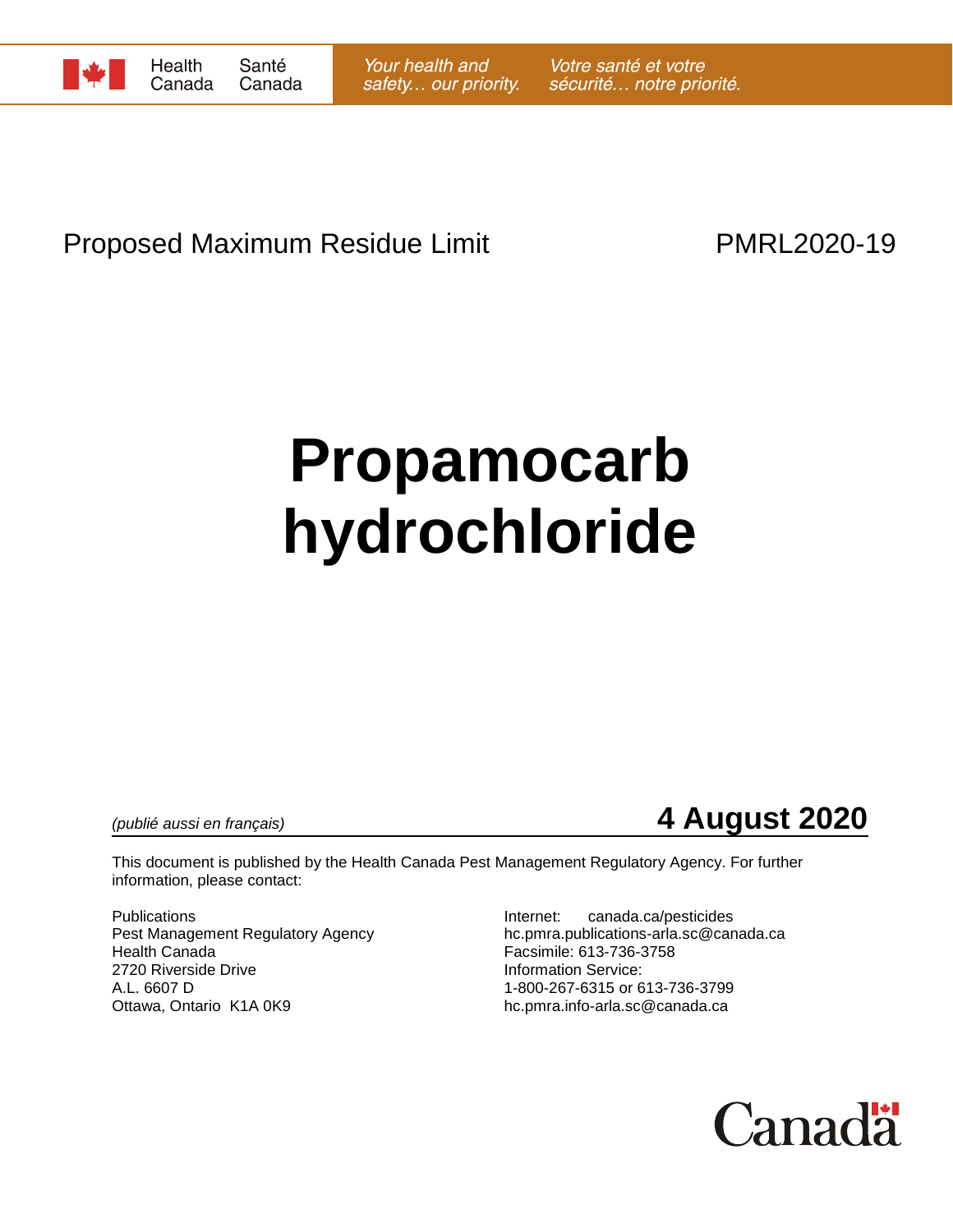ISSN: 1925-0835 (print) 1925-0843 (online)

Catalogue number: H113-24/2020-19E (print version) H113-24/2020-19E-PDF (PDF version)

#### **© Her Majesty the Queen in Right of Canada, as represented by the Minister of Health Canada, 2020**

All rights reserved. No part of this information (publication or product) may be reproduced or transmitted in any form or by any means, electronic, mechanical, photocopying, recording or otherwise, or stored in a retrieval system, without prior written permission of Health Canada, Ottawa, Ontario K1A 0K9.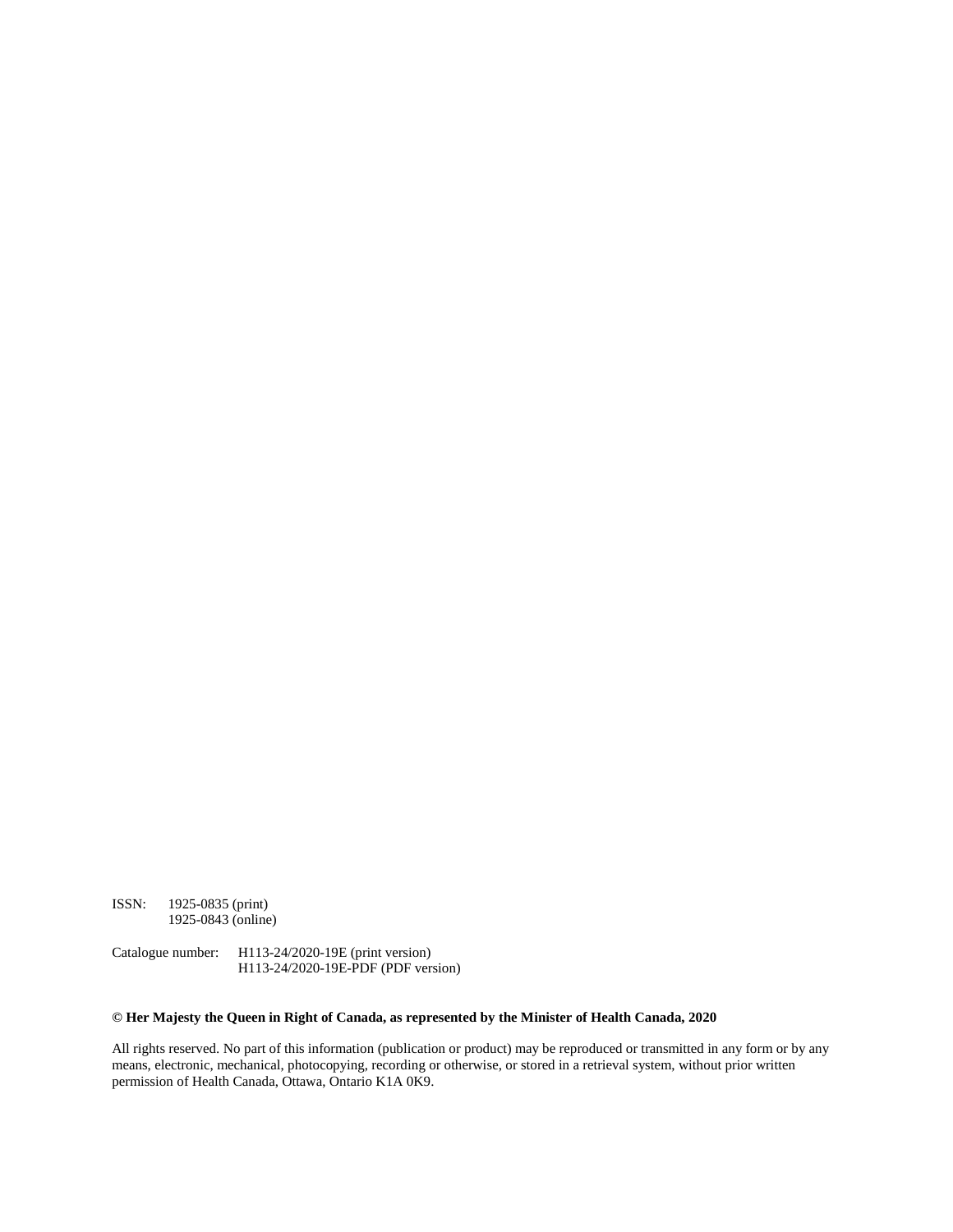Under the authority of the *[Pest Control Products Act](http://laws-lois.justice.gc.ca/eng/acts/P-9.01/)*, Health Canada's Pest Management Regulatory Agency (PMRA) has concluded that the addition of a new use on spinach to the product label of Tattoo Fungicide, containing technical grade propamocarb hydrochloride, is acceptable. The specific uses approved in Canada are detailed on the label of Tattoo Fungicide, *Pest Control Products Act* Registration Number 29554.

The evaluation of this propamocarb hydrochloride application indicated that the end-use product has value and the human health and environmental risks associated with the new use are acceptable.

Before registering a pesticide for food use in Canada, the PMRA must determine the quantity of residues that are likely to remain in or on the food when the pesticide is used according to label directions and that such residues will not be a concern to human health. This quantity is then legally established as a maximum residue limit (MRL). An MRL applies to the identified raw agricultural food commodity as well as to any processed food product that contains it, except where separate MRLs are specified for the raw agricultural commodity and a processed product made from it.

Consultation on the proposed MRL for propamocarb hydrochloride is being conducted via this document (see Next Steps). A summary of the field trial data used to support the proposed MRL can be found in Appendix I.

To comply with Canada's international trade obligations, consultation on the proposed MRL is also being conducted internationally by notifying the [World Trade Organization,](http://www.wto.org/) as coordinated by the [Canada's Notification Authority and Enquiry Point.](http://www.international.gc.ca/trade-agreements-accords-commerciaux/wto-omc/enquiry.aspx?lang=eng)

The proposed MRL, to be added to the MRLs already established for propamocarb hydrochloride, is as follows.

| <b>Table 1</b> | <b>Proposed Maximum Residue Limit for Propamocarb hydrochloride</b> |  |  |
|----------------|---------------------------------------------------------------------|--|--|
|                |                                                                     |  |  |

| <b>Common Name</b>           | <b>Residue Definition</b>                                                   | <b>MRL</b><br>$(ppm)^1$ | <b>Food Commodity</b> |
|------------------------------|-----------------------------------------------------------------------------|-------------------------|-----------------------|
| Propamocarb<br>hydrochloride | propyl $N-[3-]$<br>(dimethylamino)propyl]carbamate<br>hydrochloride $(1:1)$ | 150                     | <b>Spinach</b>        |

 $ppm =$  parts per million

MRLs established in Canada may be found using the [Maximum Residue Limit Database](http://pr-rp.hc-sc.gc.ca/mrl-lrm/index-eng.php) on the [Maximum Residue Limits for Pesticides](https://www.canada.ca/en/health-canada/services/consumer-product-safety/pesticides-pest-management/public/protecting-your-health-environment/pesticides-food/maximum-residue-limits-pesticides.html) webpage. The database allows users to search for established MRLs, regulated under the *Pest Control Products Act*, both for pesticides or for food commodities.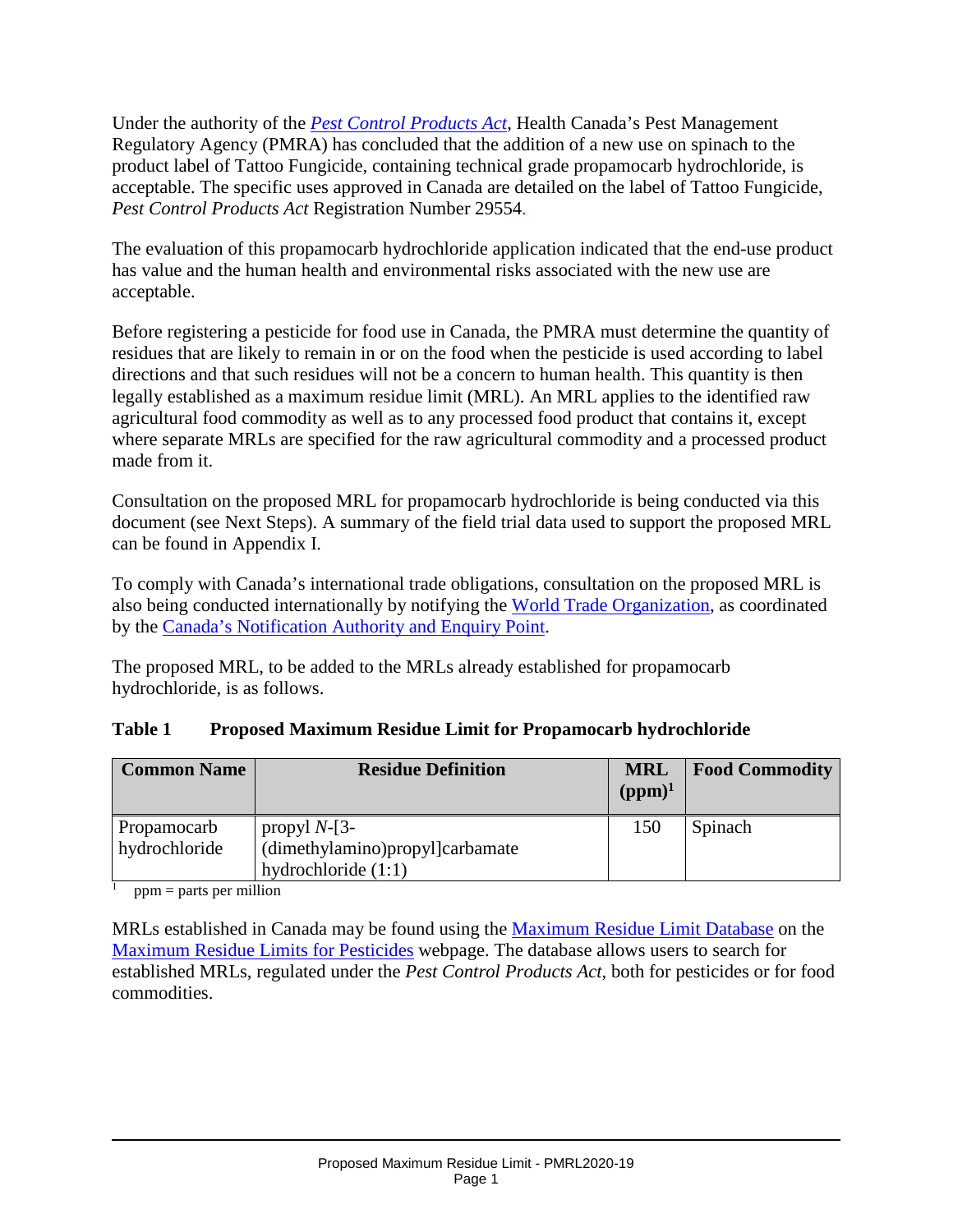#### **International Situation and Trade Implications**

MRLs may vary from one country to another for a number of reasons, including differences in pesticide use patterns and the locations of the crop field trials used to generate residue chemistry data.

The MRL proposed for propamocarb hydrochloride in Canada is the same as the corresponding American tolerance as listed in the [Electronic Code of Federal Regulations,](http://www.ecfr.gov/cgi-bin/retrieveECFR?gp=1&SID=ffae5f82b935173c30cb6e67e1ba3811&ty=HTML&h=L&n=pt40.24.180&r=PART) 40 CFR Part 180, by pesticide. A listing of established Codex  $MRLs<sup>1</sup>$  $MRLs<sup>1</sup>$  $MRLs<sup>1</sup>$  is available on the Codex Alimentarius [Pesticide Index](http://www.fao.org/fao-who-codexalimentarius/codex-texts/dbs/pestres/pesticides/en/) webpage, by pesticide or commodity.

Table 2 compares the MRL proposed for propamocarb hydrochloride in Canada with the corresponding American tolerance and Codex MRL.

#### **Table 2 Comparison of Canadian MRL, American Tolerance and Codex MRL (where different)**

| <b>Food Commodity</b> | <b>Canadian MRL</b><br>(ppm) | <b>American Tolerance</b><br>(ppm) | Codex MRL (ppm) |
|-----------------------|------------------------------|------------------------------------|-----------------|
| Spinach               | 150                          | .50                                | 40              |

#### **Next Steps**

The PMRA invites the public to submit written comments on the proposed MRL for propamocarb hydrochloride up to 75 days from the date of publication of this document. Please forward your comments to Publications (see the contact information on the cover page of this document). The PMRA will consider all comments received before making a final decision on the proposed MRL. Comments received will be addressed in a separate document linked to this PMRL. The established MRL will be legally in effect as of the date that it is entered into the [Maximum Residue Limit Database.](http://pr-rp.hc-sc.gc.ca/mrl-lrm/index-eng.php)

<span id="page-3-0"></span> <sup>1</sup> The Codex Alimentarius Commission is an international organization under the auspices of the United Nations that develops international food standards, including MRLs.